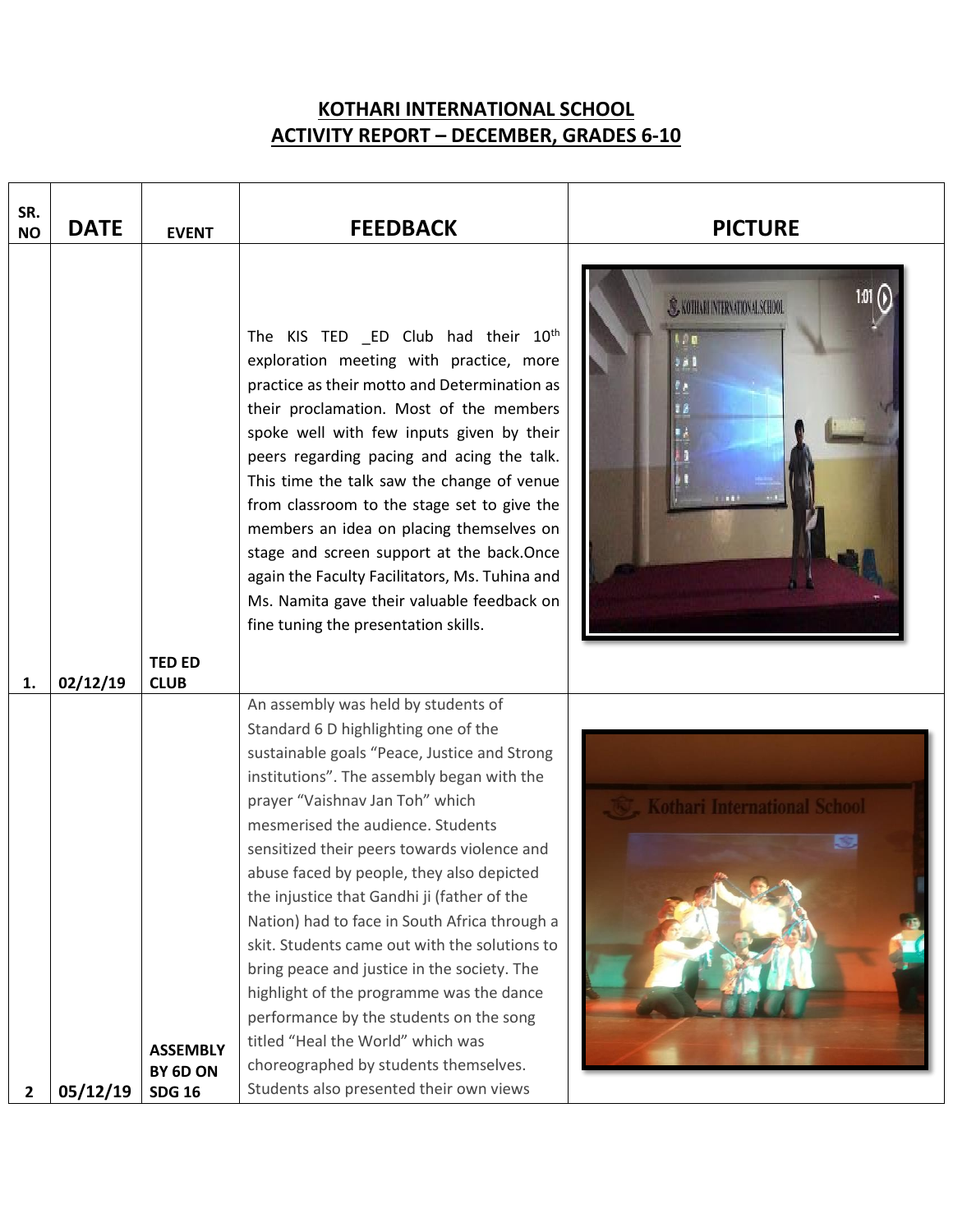|    |          |                                                 | beautifully on the theme by giving<br>statements like<br>I am a peacemaker because I don't<br>tolerate Abuse.<br>I am a peacemaker as I spread<br>positivity everyday<br>Justice for the poor.<br>Justice for those women who are<br>controlled in anyway.                                                                                                                                                                                                                                                                                                                                                                                                                                                                                                                      | Cothari International Schoo |
|----|----------|-------------------------------------------------|---------------------------------------------------------------------------------------------------------------------------------------------------------------------------------------------------------------------------------------------------------------------------------------------------------------------------------------------------------------------------------------------------------------------------------------------------------------------------------------------------------------------------------------------------------------------------------------------------------------------------------------------------------------------------------------------------------------------------------------------------------------------------------|-----------------------------|
|    |          |                                                 | A class assembly was presented by grade<br>8B on the topic: 'SDG NO. 2 -<br>ZeroHunger. Sustainable Development<br>Goals (SDGs) are a collection of 17 global<br>goals designed to be a "blueprint to<br>achieve a better and more sustainable<br>future for all". Goal 2 seeks to end hunger<br>and all forms of malnutrition, and double<br>agricultural productivity in the next 15<br>years. Ensuring this sustainable access to<br>nutritious food universally will require<br>sustainable<br>food<br>production<br>and<br>agricultural practices.<br>A beautiful hindi kavita 'Garibi Fasad ki<br>Jad' was recited by Shrutant which<br>highlighted how poverty is responsible<br>for hunger. It was followed by a short skit<br>put together by students to reflect upon |                             |
| 3. | 16/12/19 | <b>ASSEMBLY</b><br>BY 8B ON<br>SDG <sub>2</sub> | how a small act of kindness can feed a<br>hungry person. Finally it culminated with<br>Principal's address followed by school<br>song and National Anthem.                                                                                                                                                                                                                                                                                                                                                                                                                                                                                                                                                                                                                      |                             |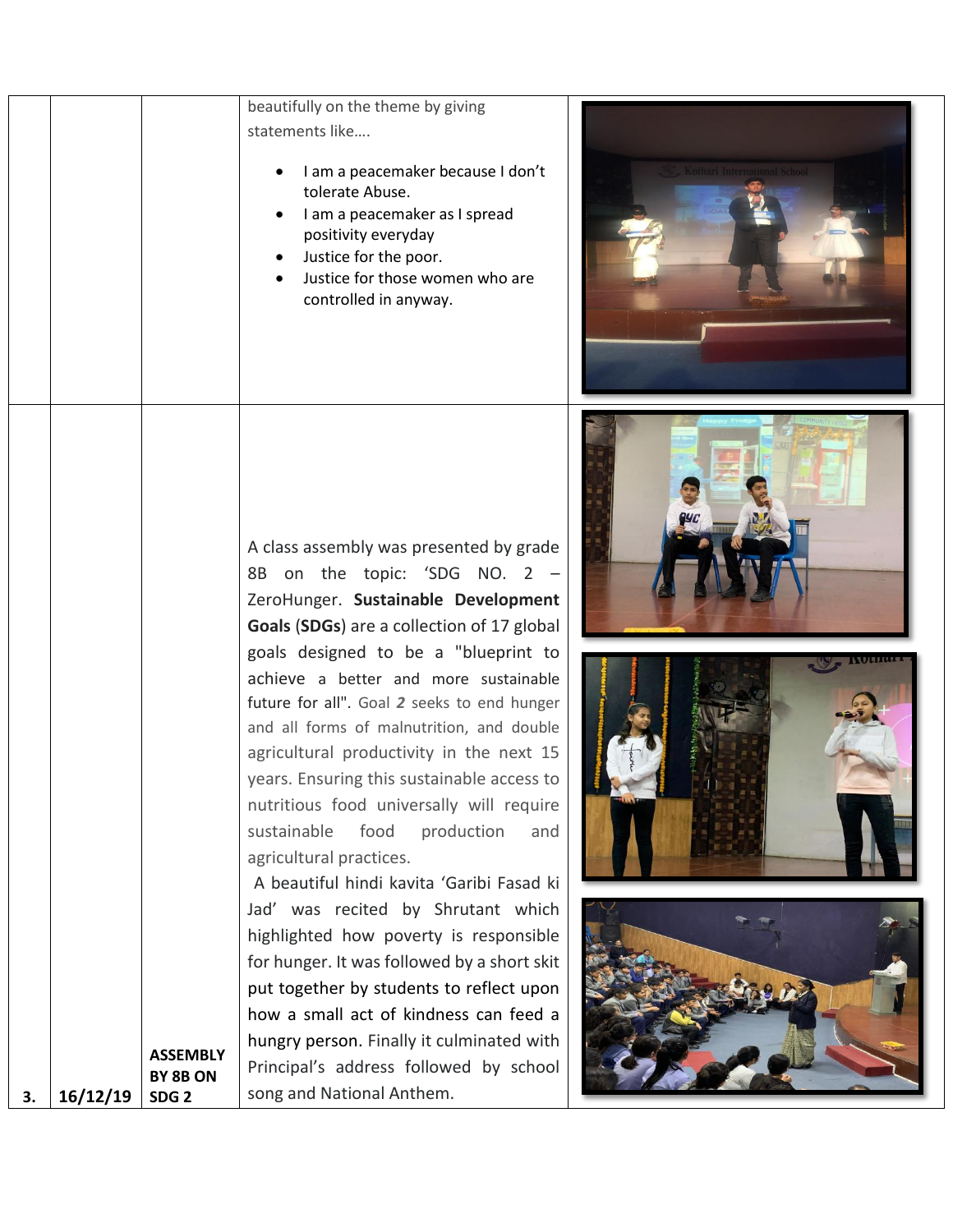|                |                                                                                    | Students of Grade 6G conducted an<br>mbly on the topic- ' Protect Our Planet '.<br>Assembly began with a skit showing a<br>ersation among Earth, Sun, Moon & Mars<br>It the condition of planet Earth. Students<br>the prayer 'The Silent Night'. After that<br>ents spoke about the initiative taken by KIS<br>step for the betterment of our planet<br>wed by good thing happening around the<br>d (in a class-room scene). A Poem 'The Ball<br>d Earth' written by Sandhya Misra (6G) |                                          |
|----------------|------------------------------------------------------------------------------------|------------------------------------------------------------------------------------------------------------------------------------------------------------------------------------------------------------------------------------------------------------------------------------------------------------------------------------------------------------------------------------------------------------------------------------------------------------------------------------------|------------------------------------------|
|                |                                                                                    | recited by Kalika Shekhawat and the Book<br>ew of the book 'The Garden Jungle' was<br>by Tanay Kishore. The other segments of<br>assembly were Campus News, Rap<br>bosed by Advik Pathak (6G), Song and the<br>gizer celebrating the Christmas. The<br>mbly was concluded by a skit depicting the<br>f giving, where students as santas gave a<br>hise as a gift to Mother Earth that we will<br>hore cautious to keep our planet safe.                                                  | <b>HAIN</b>                              |
| 23/11/19<br>4. | <b>Assembly</b><br>by 6G on<br>SDG 13,<br>along with<br><b>Xmas</b><br>celebration | ipal ma'am & Vice Principal ma'am<br>eciated the assembly. Vice Principal<br>m congratulated the Birthday buddies and<br>blessings to them. The assembly came to<br>nd by singing school song followed by<br>nal anthem.                                                                                                                                                                                                                                                                 | Kothari International Sch<br><b>SONG</b> |

 $\mathbf{I}$ 

 $\mathcal{L}_{\mathrm{max}}$ 

 $\mathbf{I}$